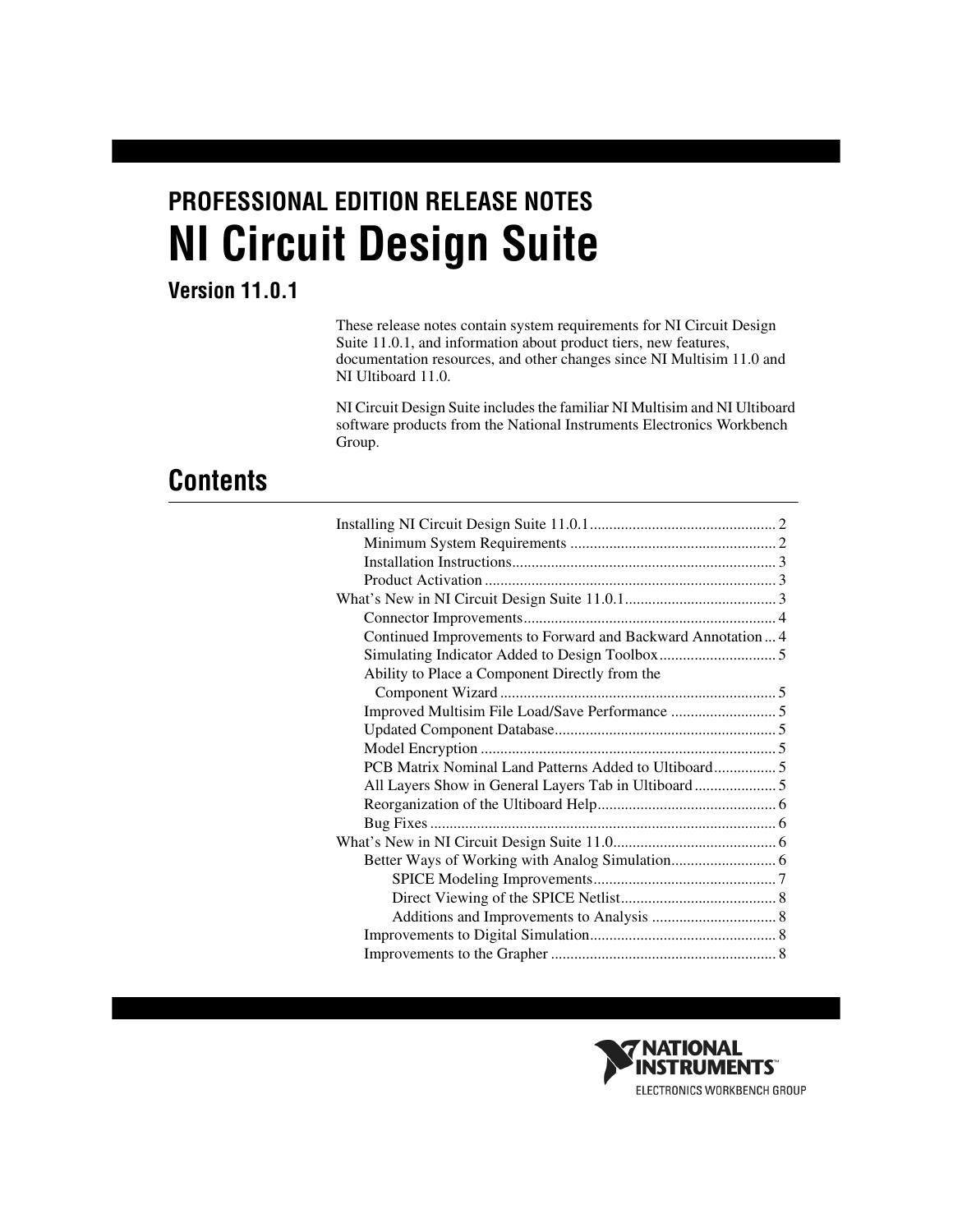| New Components to Integrate with NI Hardware and        |  |
|---------------------------------------------------------|--|
|                                                         |  |
|                                                         |  |
|                                                         |  |
|                                                         |  |
|                                                         |  |
| Additional Functionality in the LabVIEW-Multisim        |  |
|                                                         |  |
|                                                         |  |
| General Improvements to NI Multisim Usability11         |  |
| Improved Multisim Simulation Description in Help File11 |  |
|                                                         |  |
| File Compatibility with NI Circuit Design Suite 10.x 12 |  |
|                                                         |  |
|                                                         |  |
|                                                         |  |
|                                                         |  |
|                                                         |  |

## <span id="page-1-0"></span>**Installing NI Circuit Design Suite 11.0.1**

This section describes the system requirements and installation procedures for NI Circuit Design Suite.

## <span id="page-1-1"></span>**Minimum System Requirements**

To run NI Circuit Design Suite 11.0.1, National Instruments recommends that your system meet or exceed the following requirements:

- Windows Vista/XP 32-bit editions.
- Windows Vista 64-bit edition.
- Windows 7 32-bit and 64-bit editions.

**Note** Circuit Design Suite 11.0 does not support Windows NT/Me/98/95/2000, or Windows XP x64.

- Pentium 4 class microprocessor or equivalent (Pentium III class minimum).
- 512 MB of memory (256 MB minimum).
- 1.5 GB of free hard disk space (1 GB minimum).
- Open GL® capable 3D graphics card recommended (SVGA resolution video adapter with  $800 \times 600$  video resolution minimum,  $1024 \times 768$ or higher preferred).
- To develop custom LabVIEW based instruments for use in Multisim, LabVIEW 8.6.x or 2009 is required.

 $\mathbb{N}$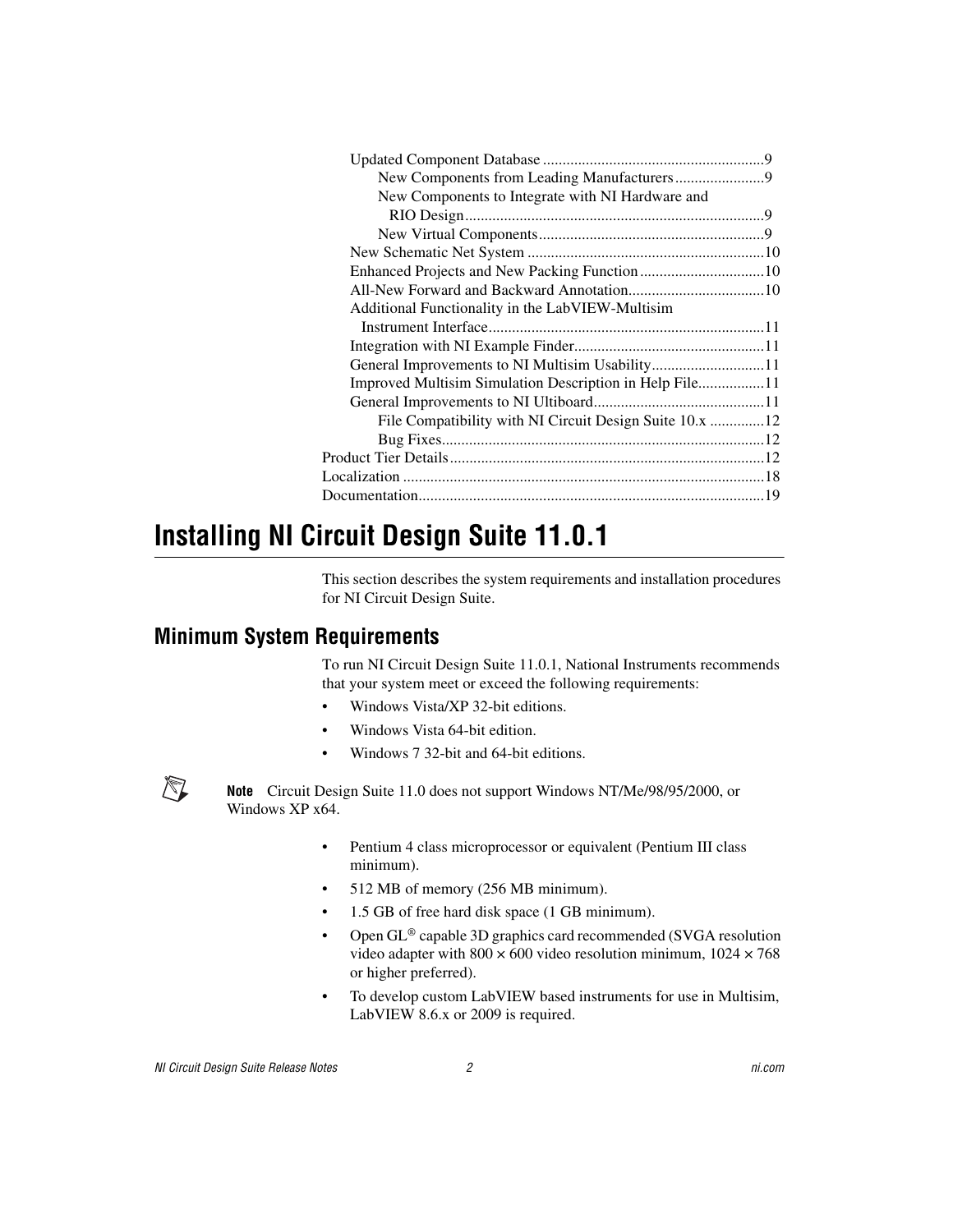#### <span id="page-2-0"></span>**Installation Instructions**

The NI Circuit Design Suite 11.0.1 installer installs both products in the suite: NI Multisim and NI Ultiboard.

If you have not installed version 11.0, the installer installs that version first, followed by version 11.0.1. If you have already installed version 11.0, the installer installs version 11.0.1, which automatically updates version 11.0 in the same directory in which it was originally installed.

National Instruments recommends that you close all open applications before you install NI Circuit Design Suite.

By default, the NI Circuit Design Suite installation program copies files to <Program Files>\National Instruments\Circuit Design Suite 11.0 after you complete the following steps:

- 1. Insert the NI Circuit Design Suite CD into the CD-ROM drive. If the CD startup screen does not appear, select **Run** from the Windows **Start** menu and run setup.exe from your CD drive.
- 2. Follow the instructions in the dialog boxes.

#### <span id="page-2-1"></span>**Product Activation**

When you run a product in NI Circuit Design Suite for the first time, it will prompt you to activate the product.

If you do not have a valid license, the product will run in Evaluation Mode and continue to prompt you to activate on each subsequent run. Evaluation Mode is valid for 30 days following the first run of the product.

For information about how to activate your software product, please refer to the *Activation Instructions for National Instruments Software Note to Users* included with your NI Circuit Design Suite package.

## <span id="page-2-2"></span>**What's New in NI Circuit Design Suite 11.0.1**

This document describes the following feature additions or improvements to NI Circuit Design Suite 11.0.1:

- Connector improvements.
- Continued improvements to Forward and Backward Annotation.
- A **simulating** icon has been added to the Design Toolbox.
- Ability to place a component directly from the Component Wizard.
- Improved Multisim file load/save performance.
- Updated component database.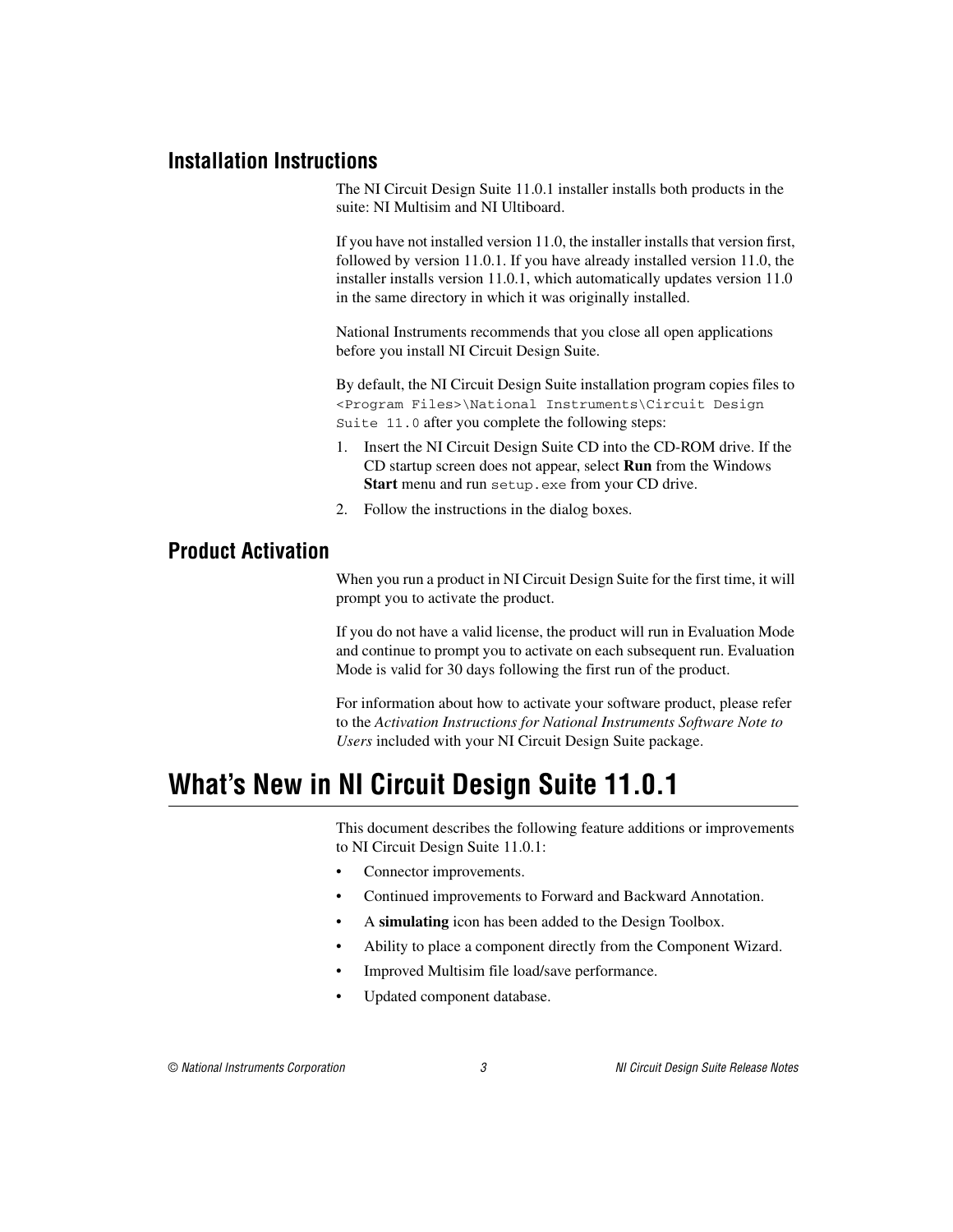- Model encryption.
- PCB Matrix nominal land patterns added to Ultiboard.
- All layers show in the General layers tab in Ultiboard.
- Reorganization of the *Ultiboard Help*.
- Bug fixes.

#### <span id="page-3-0"></span>**Connector Improvements**

The following improvements have been made to connectors in Multisim:

- The properties dialog boxes for all connectors now have a Display tab, where you can set whether or not to display the connector's name, or use the schematic global setting. The global settings for all connector types are found in the Circuit tab of Sheet Properties dialog box, in the Connectors box. The connector viewing options have also been added to the Visibility tab of the Design Toolbox.
- The On-page Connection dialog box has been renamed to On-Page Connector.
- The Global Connection dialog box has been renamed to Global Connector.
- When adding a global or on-page connector to a design, you must now enter a new name, or choose an existing name for a list of available target connectors.

For complete information on properties dialogs for the various connector types, refer to the *Multisim Help*.

## <span id="page-3-1"></span>**Continued Improvements to Forward and Backward Annotation**

This release continues on the improvements made to forward and backward annotation in Circuit Design Suite 11.0.

Improvements include:

- An optional time stamp added to annotation files (@yyyy-mm-dd-time appended to file name before extension, as in Getting Started Final@2010-05-19-0928.ewnet.)
- The Forward Annotation and Backward Annotation dialogs have two new buttons that become active if one or more conflicts are present in the dialog. These are **Go to next conflict** and **Go to previous conflict**.
- An **Additional Information** box has been added to the Forward Annotation and Backward Annotation dialogs. Select a difference to see a more detailed description in this box. This box also provides information on how to resolve a selected conflict.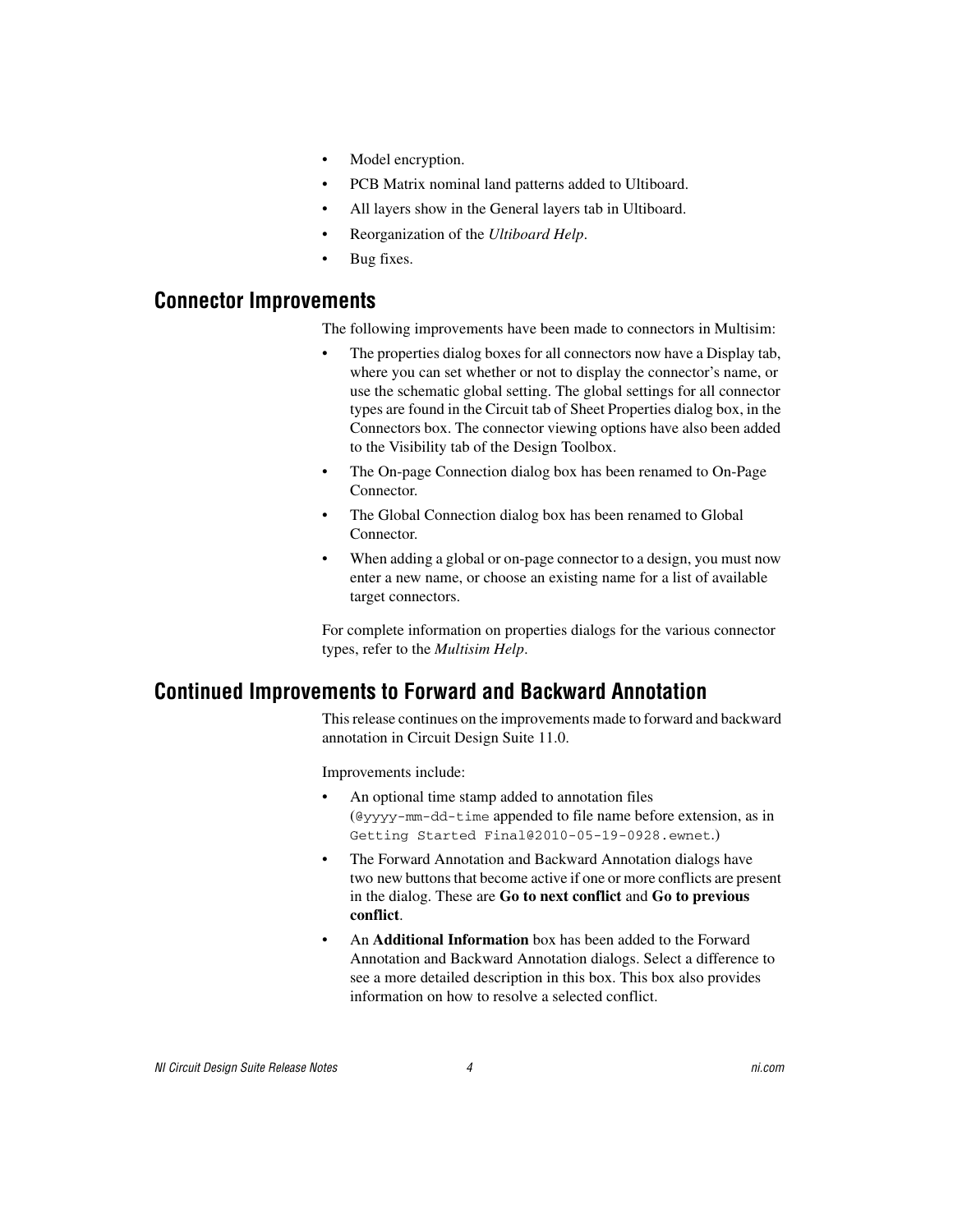### <span id="page-4-0"></span>**Simulating Indicator Added to Design Toolbox**

Previously, when multiple designs were open in Multisim, it was sometimes difficult to identify which design was simulating. This was inconvenient, as simulation of one design must be stopped before starting simulation of another.

To overcome this, a **simulating** indicator now appears in the Hierarchy tab of the Design Toolbox, beside the design that is being simulated.

## <span id="page-4-1"></span>**Ability to Place a Component Directly from the Component Wizard**

Previously, when you created a component with Multisim's component wizard, it was necessary to navigate to the new component using the Select a Component dialog box to place the new component on the workspace.

The **Place this component** checkbox has been added to the final window of the component wizard so that a newly created component can be added directly to the workspace.

## <span id="page-4-2"></span>**Improved Multisim File Load/Save Performance**

The speed at which Multisim loads and saves files has been improved for this release.

#### <span id="page-4-3"></span>**Updated Component Database**

NI Circuit Design Suite 11.0.1 includes new additions and improvements to the database. These include 33 new models and 38 new components from Analog Devices.

#### <span id="page-4-4"></span>**Model Encryption**

This edition of Multisim may include models that have been encrypted at the request of their manufacturers. When seen in the netlist viewer, **Encrypted Model** will show where the model syntax would normally appear.

## <span id="page-4-5"></span>**PCB Matrix Nominal Land Patterns Added to Ultiboard**

Approximately 1,500 land patterns from the PCB Matrix SMN7351B library have been added to the Ultiboard database.

## <span id="page-4-6"></span>**All Layers Show in General Layers Tab in Ultiboard**

The General layers tab in the PCB Properties dialog box has been modified to display all layers available in Ultiboard.

Also, a new Information layer called the Courtyard has been added. The Courtyard is the boundary, or space, around an IPC-compliant part. The Courtyard includes the minimum electrical and mechanical clearance of the component and land pattern boundaries.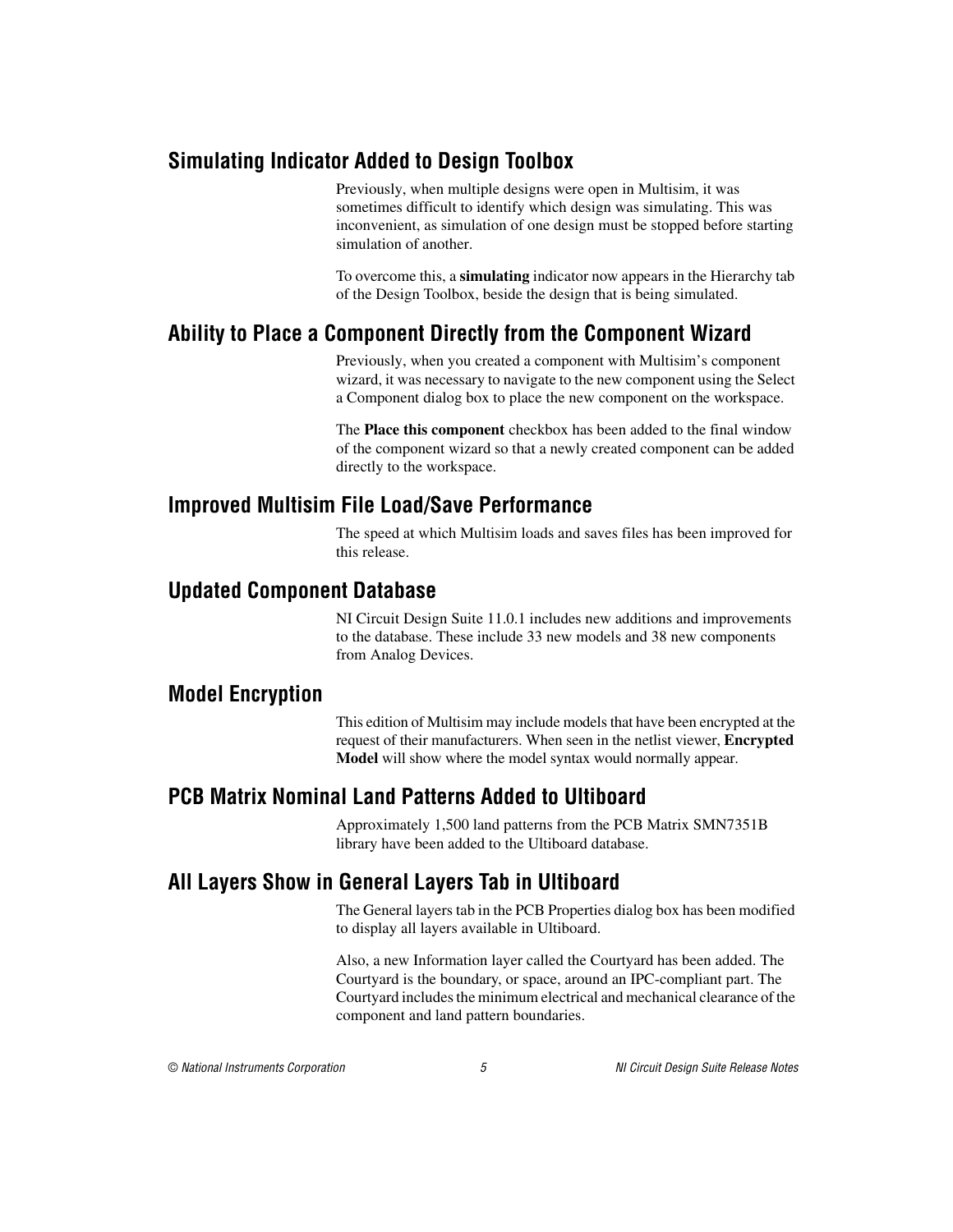## <span id="page-5-0"></span>**Reorganization of the Ultiboard Help**

The *Ultiboard Help* has been reorganized to be more efficient and user-friendly.

The *NI Ultiboard User Manual*, which had essentially the same content as the *Ultiboard Help*, has been replaced by *NI Ultiboard Fundamentals*.

*NI Ultiboard Fundamentals* contains a high-level overview of the Ultiboard functionality.

### <span id="page-5-1"></span>**Bug Fixes**

Refer to the Readme file for a list of issues fixed in version 11.0.1.

The Readme file is located at <Program Files>\National Instruments\Circuit Design Suite 11.0\ documentation\Readme\_eng.html.

## <span id="page-5-2"></span>**What's New in NI Circuit Design Suite 11.0**

This document describes the following feature additions or improvements to NI Circuit Design Suite 11.0:

- Better ways of working with analog simulation.
- Improvements to digital simulation.
- Additions and improvements to analysis.
- Improvements to data visualization and manipulation in the Grapher.
- Updated component database.
- New schematic net system.
- Enhanced Projects and New Packing Function.
- All new Forward and Backward Annotation.
- Additional functionality in the LabVIEW-Multisim Instrument Interface.
- Integration with NI Example Finder.
- General improvements to Multisim usability.
- Improved Multisim simulation description in help file.
- General improvements to Ultiboard.
- File compatibility with Circuit Design Suite 10.x.

#### <span id="page-5-3"></span>**Better Ways of Working with Analog Simulation**

Analog Simulation improvements include extended SPICE modeling capabilities, direct viewing of the SPICE Netlist, and more analysis capabilities.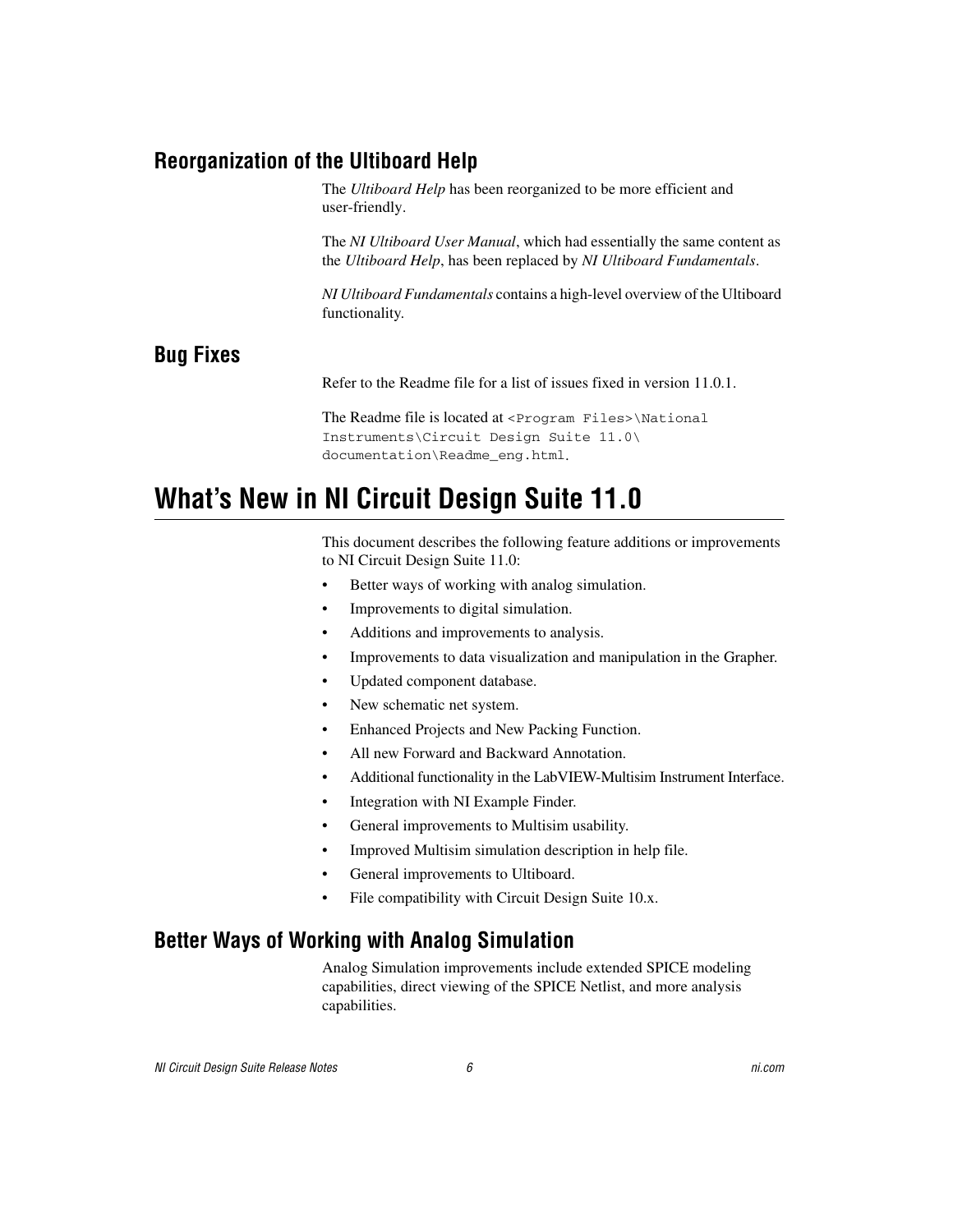## <span id="page-6-0"></span>**SPICE Modeling Improvements**

NI Multisim 11.0 includes the following improvements to SPICE simulation:

- Improvements to S-Domain modeling with new controlled sources: a Laplace Function Block and a Frequency Table Function Block.
- Updated and new core models including:
	- Updated to version 4.6.3 of BSIM.
	- Support for the VBIC BJT device model.
	- Support for the BSIMSOI v4.0 model.
	- Support for the EKV v2.6 MOSFET model.
- Support for integrals, SDT(), and derivatives, DDT(), inside Arbitrary Sources. These functions evaluate the time integral and time derivative of their arguments, respectively.
- The operators  $**$  and  $\wedge$  are evaluated with the absolute value of the base in real valued floating point expressions.
- An inductor can be coupled with an indefinite number of inductors. There is also a new virtual coupling inductor.
- An improved Current-Controlled Switch.
- Improved support for Diode parameters that model advanced effects including:

| <b>Parameter</b> | <b>Description</b>                           |
|------------------|----------------------------------------------|
| <b>IKF</b>       | High-injection knee current.                 |
| <b>ISR</b>       | Recombination current parameter.             |
| IBVL             | Low-level reverse breakdown knee current.    |
| <b>NBV</b>       | Reverse breakdown ideality factor.           |
| <b>NBVL</b>      | Low-level reverse breakdown ideality factor. |
| NR.              | Emission coefficient for ISR.                |
| TBV1             | Linear BV temperature coefficient.           |
| TBV <sub>2</sub> | Quadratic BV temperature coefficient.        |
| TIKF             | Linear IKF temperature coefficient.          |
| TRS1             | Linear RS temperature coefficient.           |
| TRS2             | Quadratic RS temperature coefficient.        |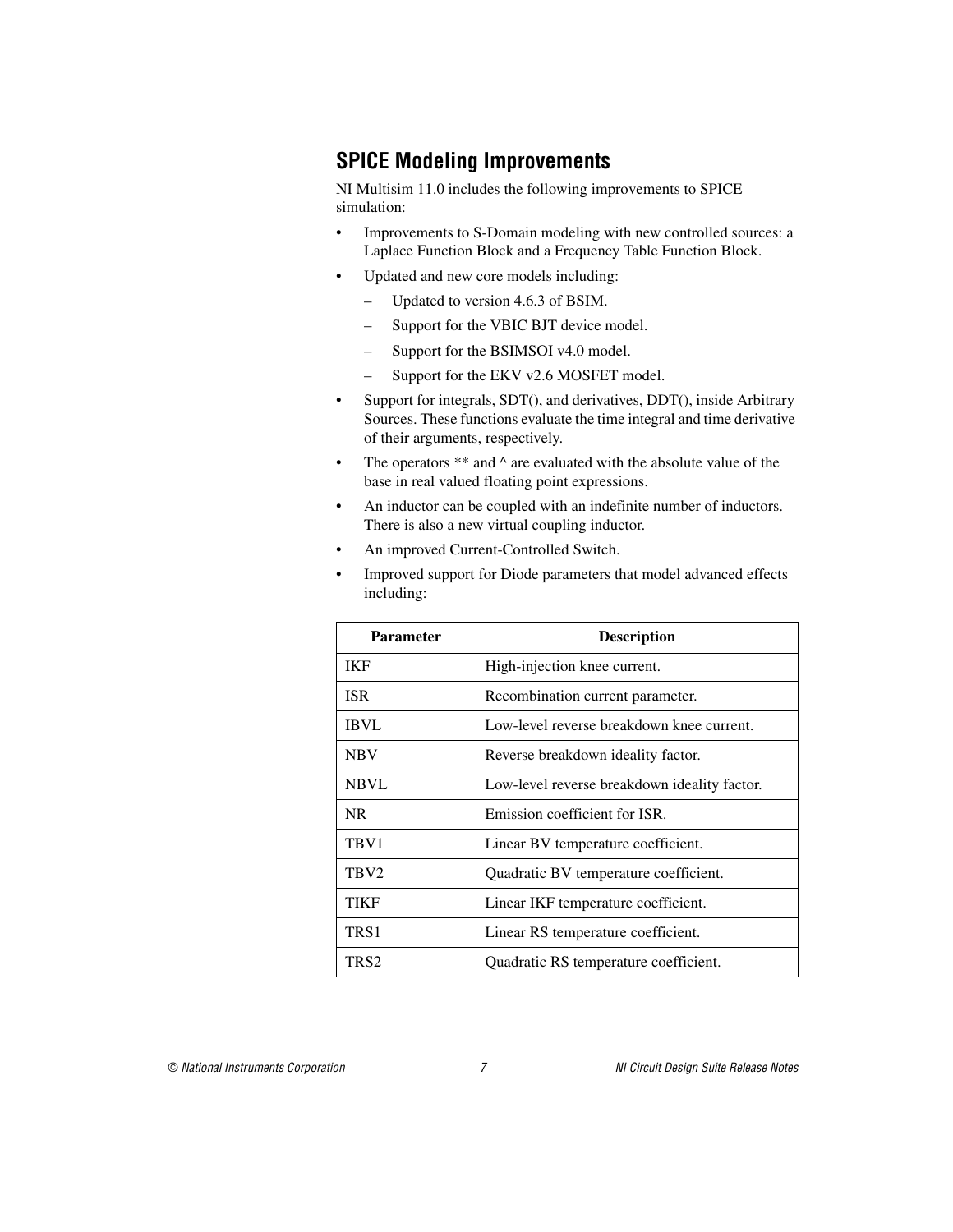## <span id="page-7-0"></span>**Direct Viewing of the SPICE Netlist**

NI Multisim is a graphical SPICE simulation environment, that allows you to simulate circuits without the need to look at the SPICE netlist. If you are an advanced user, you may find it is useful to view the SPICE netlist. Version 11.0 introduces a SPICE Netlist Viewer.

## <span id="page-7-1"></span>**Additions and Improvements to Analysis**

NI Multisim 11.0 introduces a new analysis, easier access to device current while setting up analyses, and support for interactive components and the time delay switch in analyses.

#### **AC Single Frequency Analysis**

AC Single Frequency Analysis creates a text output of the voltage, current, or power phasor at a given frequency. The phasor is displayed as a magnitude and phase or a real and imaginary pair.

#### **Device Current and Power in Analyses**

In NI Multisim 11.0, you can choose the current or power of devices as analysis outputs from the main analysis output dialog. Previous versions of the software required advanced setup for these values.

#### **Configurable Devices in Analyses**

Devices such as switches, potentiometers, variable capacitors, and inductors now send their set values to the analysis engine. Further, the configurations of the time delay switch now affect the analyses.

## <span id="page-7-2"></span>**Improvements to Digital Simulation**

Digital simulations will run with increased speed, accuracy, and convergence due to improvements to the pin models. In real mode the power supplies will control the output voltage levels. There is also increased accuracy in mixed-mode simulations through increased time-step accuracy of the simulation engine and inertial delays.

## <span id="page-7-3"></span>**Improvements to the Grapher**

A number of improvements were made to the Multisim Grapher including additional capabilities, a new option for displaying parameter sweep data, and new export file types.

New Grapher capabilities introduced in NI Multisim 11.0 include:

• Annotations—You can add annotations to the graph. Both data labels which display selected coordinates of a graph and general text labels are supported forms of annotation.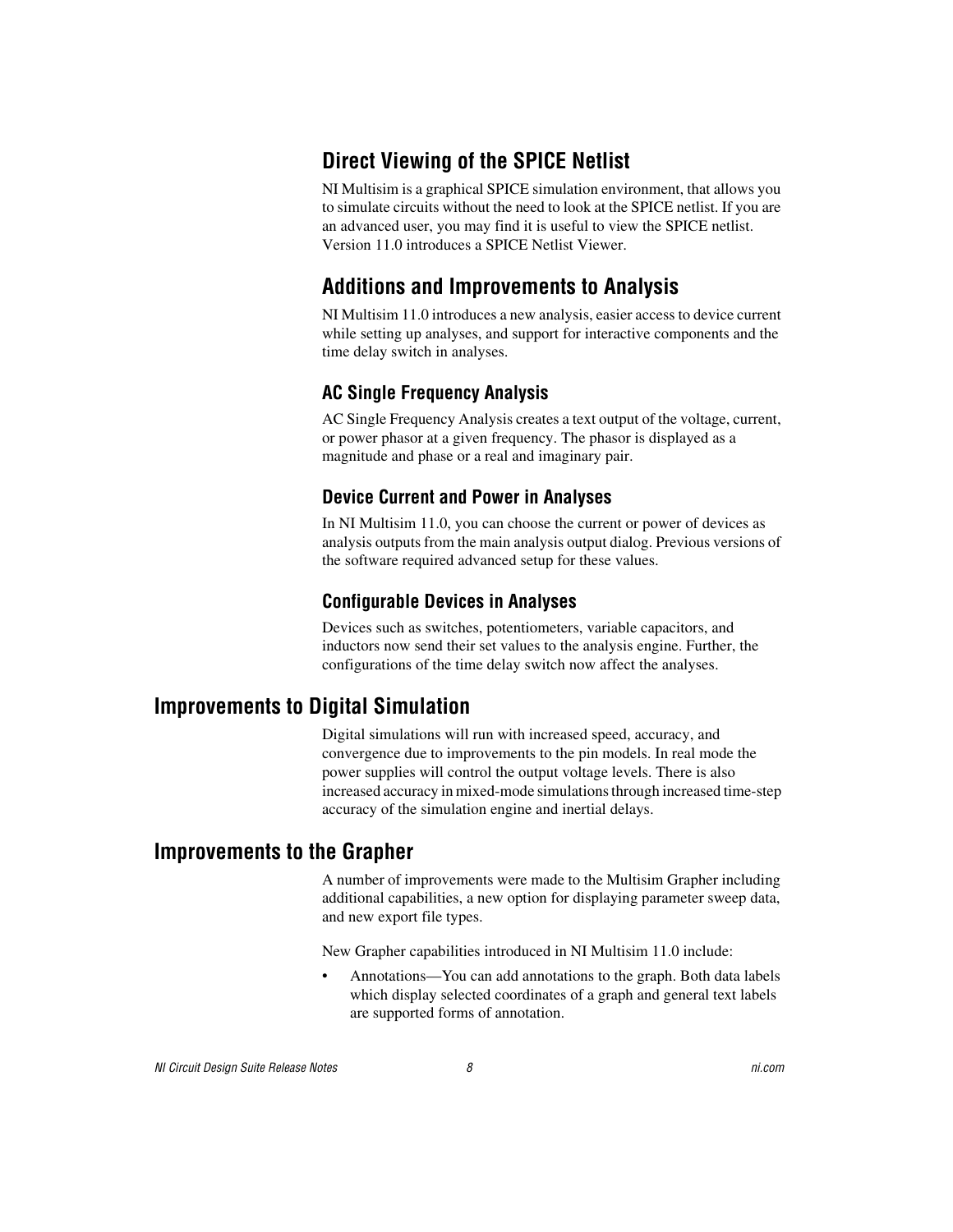- Simulation points—You can optionally display the actual simulation points.
- A Smart Legend—This legend is dockable and allows you to toggle the display of traces.

NI Multisim 11.0 allows you to display parameter sweep results in a graph or table format.

You can now save Grapher data in two additional file formats: Comma Separated Variables, CSV, files and ASCII Delimited File, DLM files. CSV files are easy to open in spreadsheet applications and DLM files are easy to open with math scripting applications such as NI LabVIEW MathScript.

## <span id="page-8-1"></span><span id="page-8-0"></span>**Updated Component Database**

NI Circuit Design Suite 11.0 includes new additions and improvements to the database. These include approximately 550 new components from leading manufacturers, new NI Hardware connectors, new virtual components, and more than 650 updated components.

## **New Components from Leading Manufacturers**

There are approximately 550 new components with models from Texas Instruments, Linear Technologies, and Microchip. The additions include symbols, models, and IPC standard land patterns.

## <span id="page-8-2"></span>**New Components to Integrate with NI Hardware and RIO Design**

There are new connectors added to enable faster board design that will integrate with Single Board RIO as well as M-Series Devices. There are a total of 26 new NI connectors with both symbols and IPC standard land patterns.

## <span id="page-8-3"></span>**New Virtual Components**

The addition of new virtual components makes simulations easier for both digital and analog applications. They include three digital sources, a transport delay component, a virtual coupling inductor, and two control function blocks for s-domain modeling. The additions include symbols and models.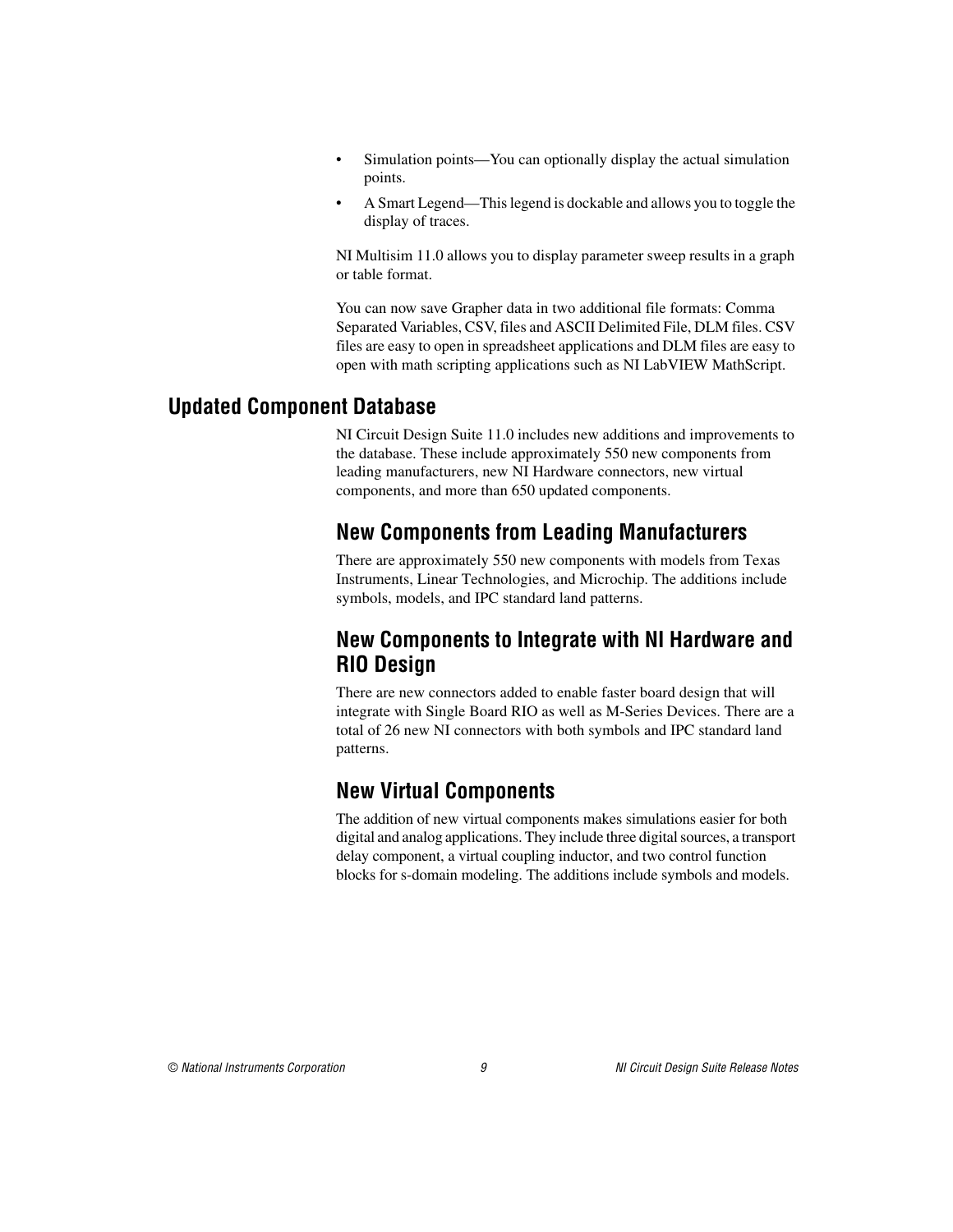#### <span id="page-9-0"></span>**New Schematic Net System**

NI Circuit Design Suite 11.0 introduces a new What You See Is What You Get (WYSIWYG) net system. The net names are consistent in capture, simulation, and layout, making schematics and artwork easier to read and identify. Net names pass through all levels of hierarchy and through multipage designs. You can define global nets by placing global connectors; this will allow the creation of arbitrary and unlimited power net names. On-page connectors replace the hidden virtual connections.

#### <span id="page-9-1"></span>**Enhanced Projects and New Packing Function**

NI Multisim 11.0 features the implementation of Project Packing. Project Packing allows users to easily share projects between computers and networks. The files linked to the project are packaged into a single file for distribution.

#### <span id="page-9-2"></span>**All-New Forward and Backward Annotation**

NI Multisim 11.0 introduces a fully interactive forward and backward annotation system. You now have visibility into and control over what changes take place between the schematics and the layout of a design. Both forward and backward annotation are invoked from within Multisim or Ultiboard and provide the same user experience. An annotation file is produced during annotation; you can save and share these files.

The following data are annotated from NI Multisim to NI Ultiboard:

- Multisim Components (ID, RefDes, connected net names, land patterns, IDs of multi-section peers, variant memberships, subcircuit/hierarchical block memberships, and part group memberships).
- Nets (ID, net name, components-pin pairs on the net, all net properties, net group memberships).
- Variants (Name, enabled/disabled for export).
- Layers.

The following data are annotated from NI Ultiboard to NI Multisim:

- Ultiboard Parts (ID, RefDes, land-pattern, connected net names).
- Nets (ID, net name, land-pattern-pin pairs on the net, all net properties).
- Layers.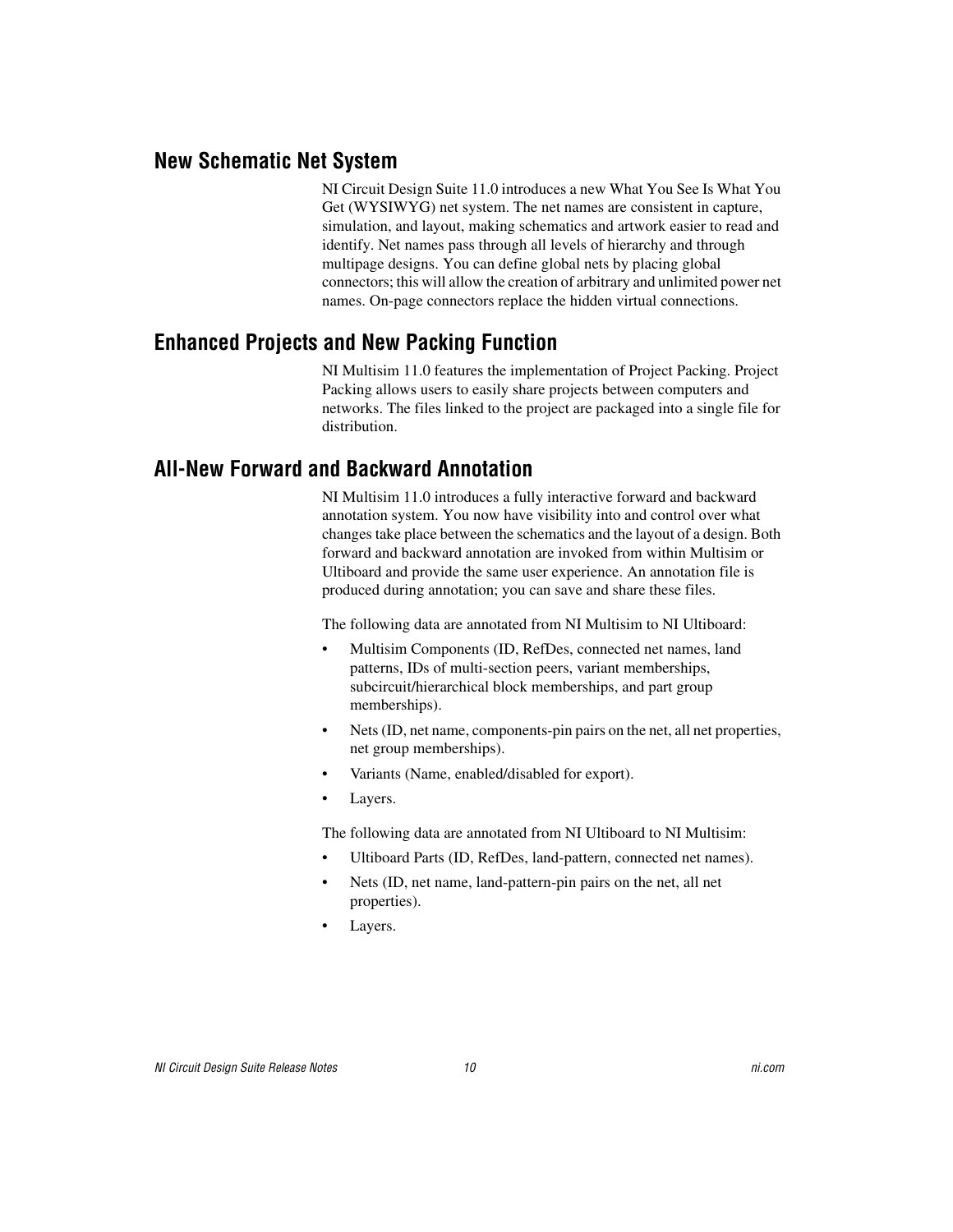## <span id="page-10-0"></span>**Additional Functionality in the LabVIEW-Multisim Instrument Interface**

LabVIEW instruments in Multisim allow you to create custom input, output, and input/output instruments for use in Multisim. Improvements in Multisim 11.0 include support for:

- AC Analysis.
- DC Sweep Analysis.
- Passing a number of new parameters:
	- Current.
	- Differential Voltage.
	- Inductance.
	- Resistance.
	- Capacitance.
	- Diode voltage and voltage and current pairs.
	- BJT voltage and current pairs.

#### <span id="page-10-1"></span>**Integration with NI Example Finder**

The NI Example Finder allows users to find examples by either browsing folders or searching with keywords. Descriptions of the files are presented prior to opening the design.

#### <span id="page-10-2"></span>**General Improvements to NI Multisim Usability**

Throughout NI Multisim a number of improvements were done to enhance the usability of the product. Some examples include:

- Ability to reorder Multipage Designs.
- Enabling the Title Block to return to the grid.

#### <span id="page-10-3"></span>**Improved Multisim Simulation Description in Help File**

The simulation section of the *Multisim Help* has been updated to include a detailed discussion of Multisim's simulation processes and methods.

#### <span id="page-10-4"></span>**General Improvements to NI Ultiboard**

Throughout NI Ultiboard a number of improvements were done to enhance the usability of the product. Examples include:

- Increasing the pin count limit of the versions as follows:
	- 1500 pin limit in NI Ultiboard Education.
	- 550 pin limit in NI Ultiboard Student.
- Streamlining the process of exporting Gerber files. There is no more need to define apertures for each exported layer.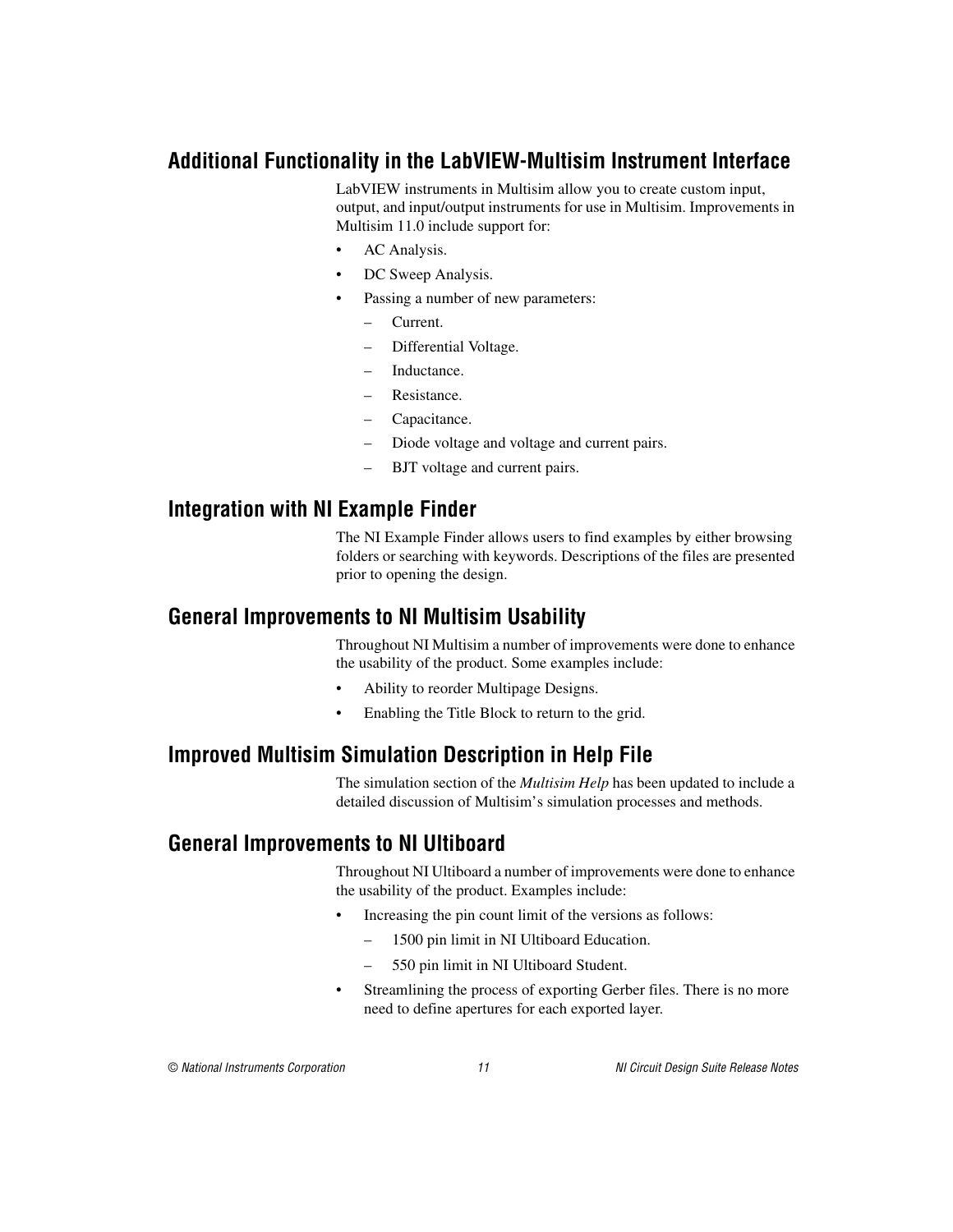## <span id="page-11-0"></span>**File Compatibility with NI Circuit Design Suite 10.x**

Files from NI Circuit Design Suite 10.x, and earlier, are forward compatible with 11.0. New features of 11.0 prevent version 11.0 files from opening in previous releases.

## <span id="page-11-1"></span>**Bug Fixes**

Refer to the Readme file at <Program Files>\National Instruments\Circuit Design Suite 11.0\documentation for a list of bugs in version 11.0:

- Readme\_eng.html—English Readme file.
- Readme\_deu.html—German Readme file.
- Readme\_jpn.html—Japanese Readme file.

## <span id="page-11-2"></span>**Product Tier Details**

The following lists the schematic capture functionality available in Multisim Base, Full, and Power Pro editions:

| <b>Functionality</b>                   | <b>Base</b> | Full | <b>Power Pro</b> |
|----------------------------------------|-------------|------|------------------|
| Customizable GUI                       | X           | X    | X                |
| Modeless part placement<br>and wiring  | X           | X    | X                |
| Fast retrieval parts bins              | X           | X    | X                |
| User defined fields                    | X           | X    | X                |
| Advanced symbol editor                 | X           | X    | X                |
| Auto and manual wiring                 | X           | X    | X                |
| Virtual wiring by<br>node name         | X           | X    | X                |
| Fast auto-connect passives             | X           | X    | X                |
| Rubber banding on part<br>move         | X           | X    | X                |
| Replace multiple<br>components at once | X           | X    | X                |
| <b>Bus-Vector connect</b>              | X           | X    | X                |
| Project manager                        | X           | X    | X                |
| Project packing                        | X           | X    | X                |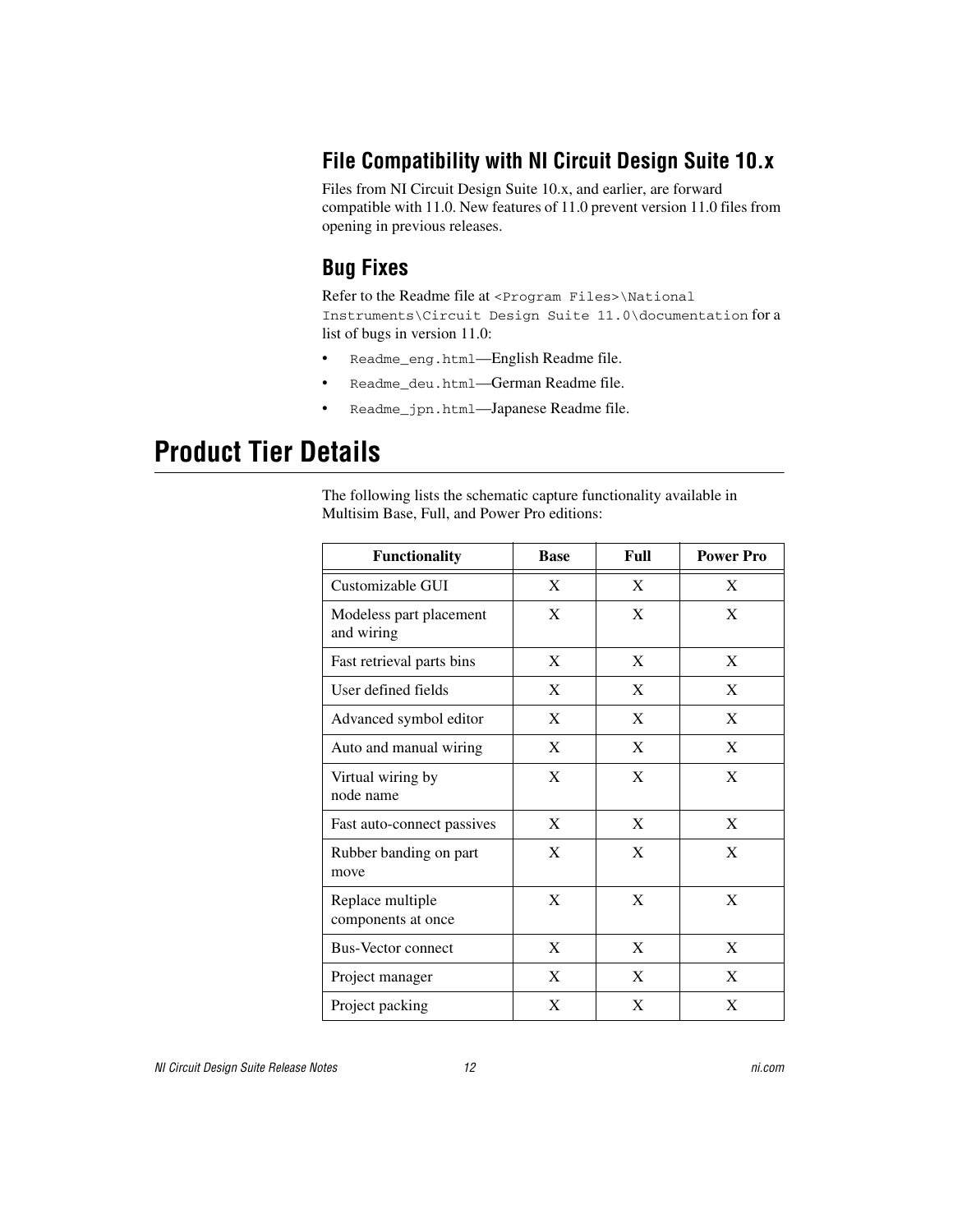| <b>Functionality</b>                   | <b>Base</b> | Full    | <b>Power Pro</b> |
|----------------------------------------|-------------|---------|------------------|
| Hierarchical design                    | X           | X       | X                |
| Multisheet design                      | X           | X       | X                |
| Circuit annotations                    | X           | X       | X                |
| Comments on schematic                  | X           | X       | X                |
| Electrical rules check                 | $\mathbf X$ | X       | X                |
| Title block editor                     | X           | X       | X                |
| Forward/Back annotation                | X           | X       | X                |
| <b>Export to Mentor PADS</b><br>layout | X           | X       | X                |
| Advanced search                        | X           | X       | X                |
| Variant support                        |             |         | X                |
| Spreadsheet view                       |             |         | X                |
| Design constraints                     |             |         | X                |
| Zoom to selected part                  |             |         | X                |
| Pin and gate swap                      |             |         | $\mathbf{X}$     |
| Customizable BOM                       |             |         | X                |
| Advanced reports                       |             |         | X                |
| Cross-probing with<br>Ultiboard        |             |         | X                |
| ERC scope setting                      |             |         | X                |
| Mark no-connect pins                   |             |         | X                |
| Database import/export                 |             |         | X                |
| Component database                     | Partial     | Partial | Complete         |

The following lists the simulation functionality available in Multisim Base, Full, and Power Pro editions:

| <b>Functionality</b>               | <b>Base</b> | Full | <b>Power Pro</b> |
|------------------------------------|-------------|------|------------------|
| Interactive simulator              |             |      |                  |
| Fully mixed-mode<br>A/D simulation |             |      |                  |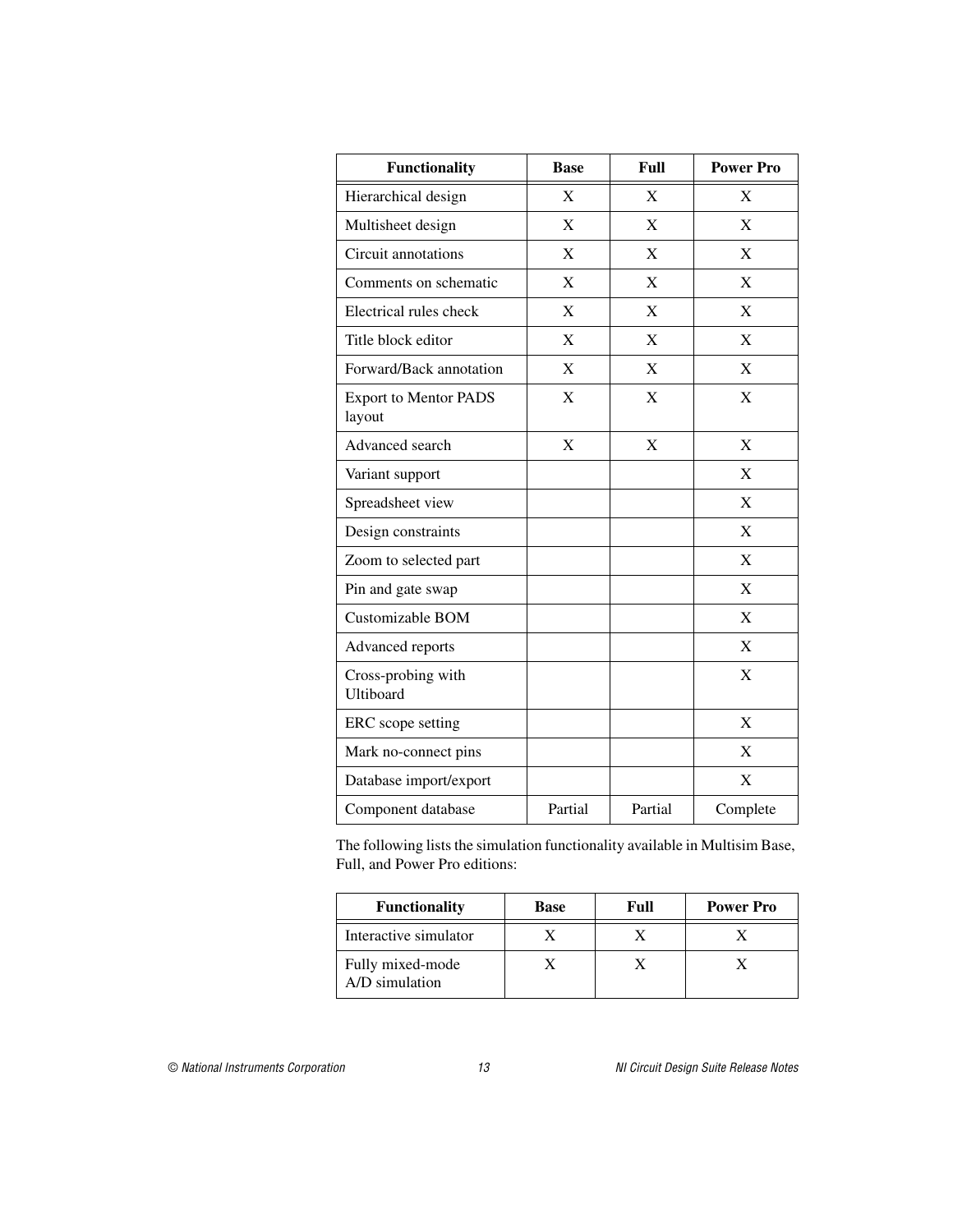| <b>Functionality</b>                         | <b>Base</b>               | Full        | <b>Power Pro</b>          |
|----------------------------------------------|---------------------------|-------------|---------------------------|
| <b>Standard SPICE</b><br>3F5/XSPICE          | $\mathbf X$               | X           | X                         |
| Enhanced model<br>support                    | $\mathbf X$               | X           | $\mathbf X$               |
| Cadence® PSpice®<br>model simulation*        | X                         | X           | X                         |
| Speed/Accuracy<br>tradeoffs                  | X                         | X           | X                         |
| <b>Simulation Advisor</b>                    | X                         | X           | X                         |
| Convergence Assistant                        | X                         | X           | X                         |
| Virtual, interactive,<br>animated parts      | X                         | X           | X                         |
| Mouse click support for<br>interactive parts | X                         | X           | $\mathbf X$               |
| <b>Measurement Probes</b>                    | X                         | X           | $\mathbf X$               |
| Component Wizard                             | X                         | X           | X                         |
| NI measurement data<br>file sources          | X                         | X           | X                         |
| NI measurement data<br>file export           | $\boldsymbol{\mathrm{X}}$ | X           | X                         |
| NI LabVIEW VIs as<br>instruments and sources |                           | $\mathbf X$ | $\mathbf X$               |
| <b>Simulation Profiles</b>                   |                           | X           | X                         |
| Postprocessor                                |                           | X           | X                         |
| Expressions in analyses                      |                           | X           | X                         |
| Add traces to Grapher<br>post analyses       |                           | X           | X                         |
| Rated components                             |                           | X           | X                         |
| Insert faults into<br>components             |                           | X           | X                         |
| Op-Amp Wizard                                |                           |             | $\boldsymbol{\mathrm{X}}$ |
| 555 Timer Wizard                             |                           |             | X                         |
| Filter Wizard                                |                           |             | X                         |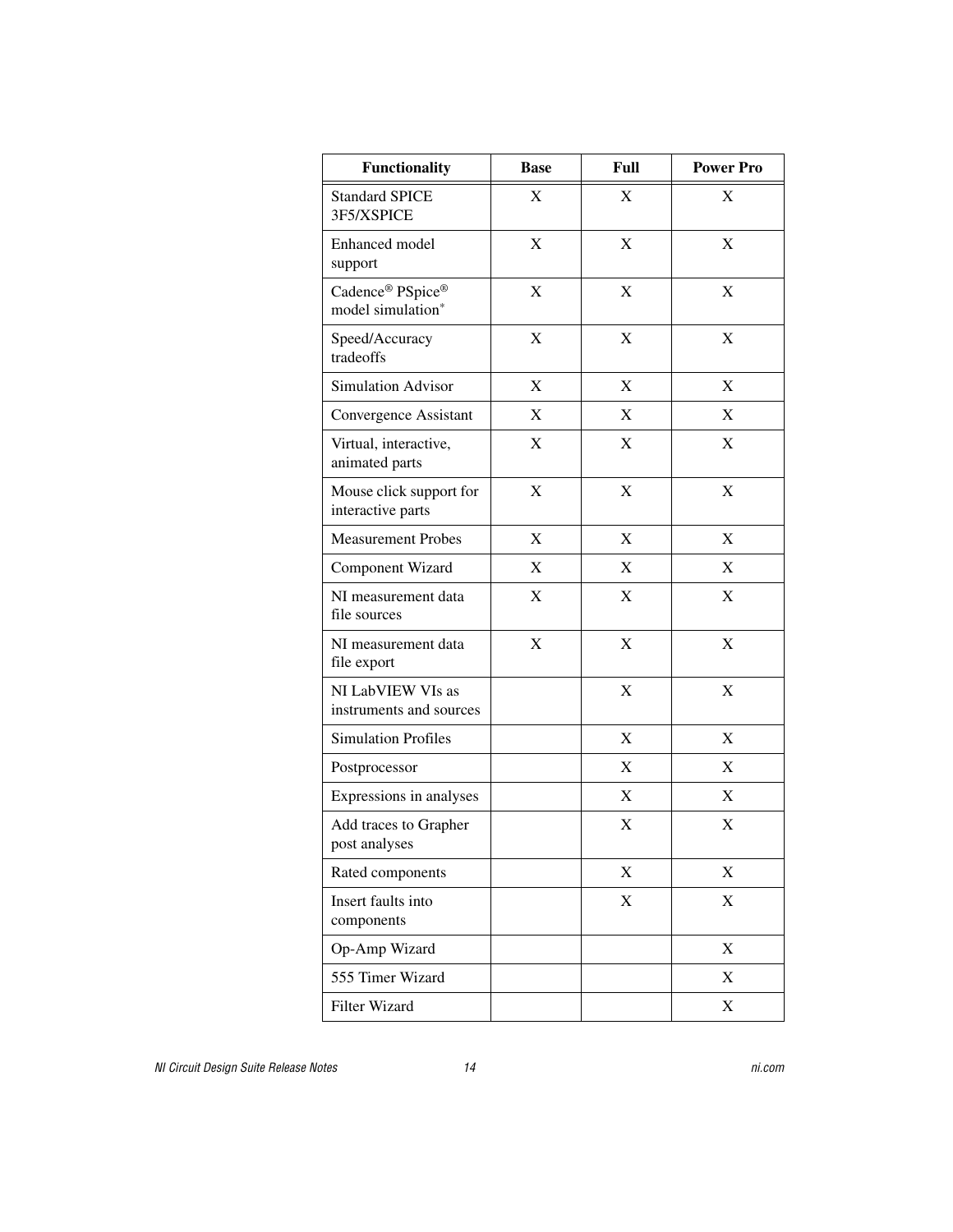| <b>Functionality</b>                           | <b>Base</b> | Full     | <b>Power Pro</b> |  |
|------------------------------------------------|-------------|----------|------------------|--|
| CE Amplifier Wizard                            |             |          | X                |  |
| Model makers                                   |             |          | X                |  |
| Switch mode power<br>supply generics           |             |          | X                |  |
| RF Design Module                               |             |          | X                |  |
| Nested sweeps                                  |             |          | X                |  |
| C-Code modeling                                |             |          | X                |  |
| Virtual Instruments                            | 4           | 15       | 22               |  |
| Analyses                                       | $\Omega$    | 16       | 20               |  |
| Simulated Agilent<br>instruments               | $\theta$    | 1        | 3                |  |
| Simulated Tektronix<br>instrument              | $\theta$    | $\Omega$ | 1                |  |
| Multisim MCU                                   |             | X        | X                |  |
| <b>Multisim Automation</b><br>API              |             |          | X                |  |
| * Does not support all Cadence® PSpice® syntax |             |          |                  |  |

The following lists the layout functionality available in Ultiboard Full and Power Pro editions:

| <b>Functionality</b>                     | Full | <b>Power Pro</b> |
|------------------------------------------|------|------------------|
| Gridless Follow-me placement             | X    | X                |
| Push and Shove part placement            | X    | X                |
| Push and Shove trace placement           | X    | X                |
| Real-time & from copper ratsnest         | X    | X                |
| Auto-alignment                           | X    | X                |
| Real-time polygon update<br>with voiding | X    | X                |
| Keep-in/Keep-out areas                   | X    | X                |
| Forward/Backward annotation              | X    | X                |
| Real-time DRC                            | X    | X                |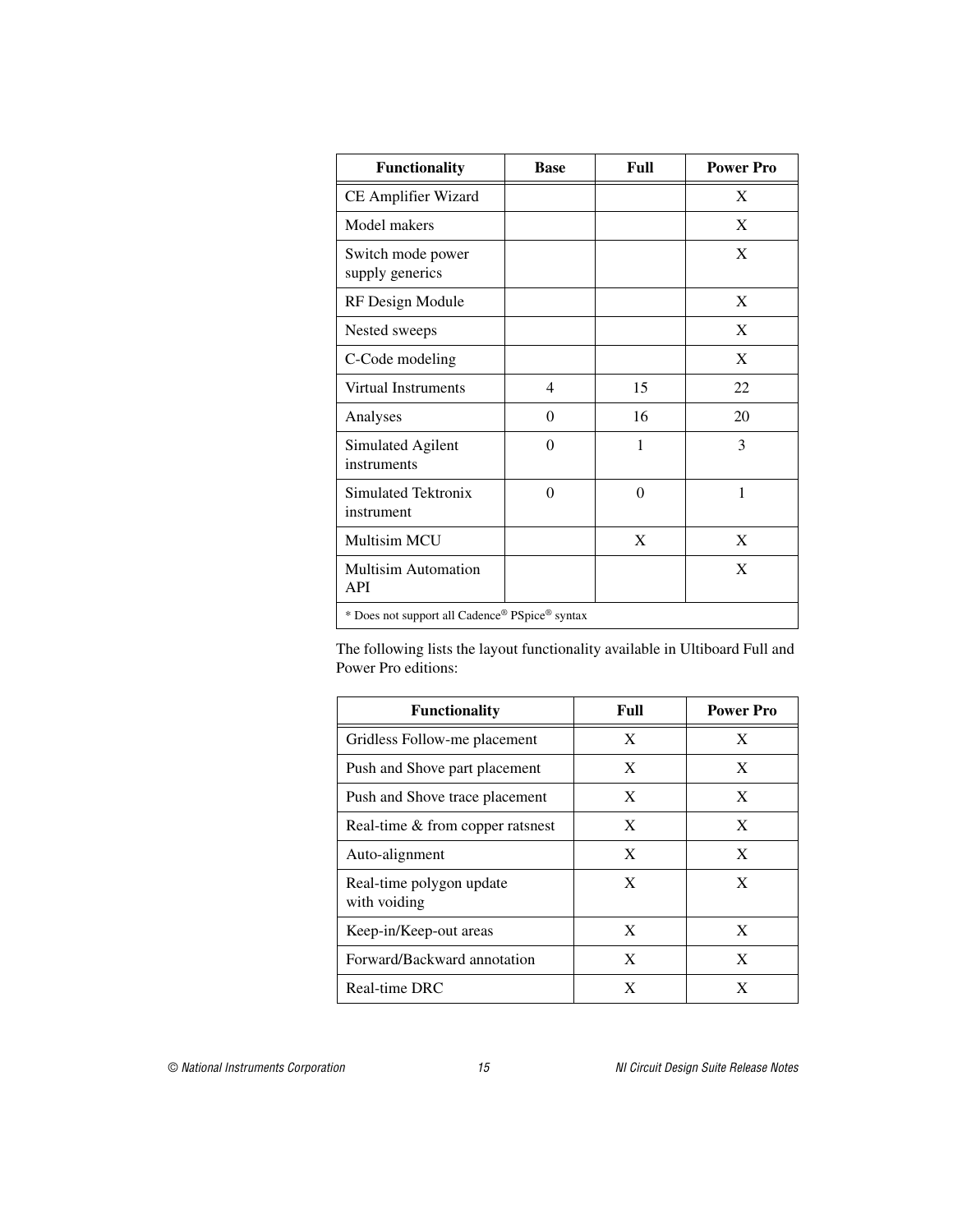| <b>Functionality</b>                     | Full | <b>Power Pro</b> |
|------------------------------------------|------|------------------|
| Jump to Error                            | X    | X                |
| 64 layers and 1 nanometer<br>resolution  | X    | X                |
| Polar Grids                              | X    | X                |
| Customizable layer viewing               | X    | X                |
| Split power-planes                       | X    | X                |
| Comprehensive Footprint Wizard           | X    | X                |
| Enhanced 3D visualization<br>with print  | X    | X                |
| Full screen mode                         | X    | X                |
| Gerber, DXF, IPC-D-356A,<br>SVG output   | X    | X                |
| Dimensions on PCB and<br>Landpatterns    | X    | X                |
| Dimensions in Database Manager           | X    | X                |
| User annotations                         | X    | X                |
| Net bridges                              | X    | X                |
| 3D visualization inside circuit board    |      | X                |
| Turn off ratsnest for selected nets      |      | X                |
| Load and save technology files           |      | X                |
| Cross-probing with Multisim              |      | X                |
| Variant Support                          |      | X                |
| <b>Component Placement Sequencer</b>     |      | X                |
| Place components in array                |      | X                |
| Unplace all components                   |      | X                |
| Ruler bar alignments and<br>measurements |      | X                |
| Save PCB Design as a component           |      | $\mathbf X$      |
| Permanent grouping                       |      | X                |
| Pin & gate swapping                      |      | X                |
| <b>Gridless Connection Machine</b>       |      | $\mathbf X$      |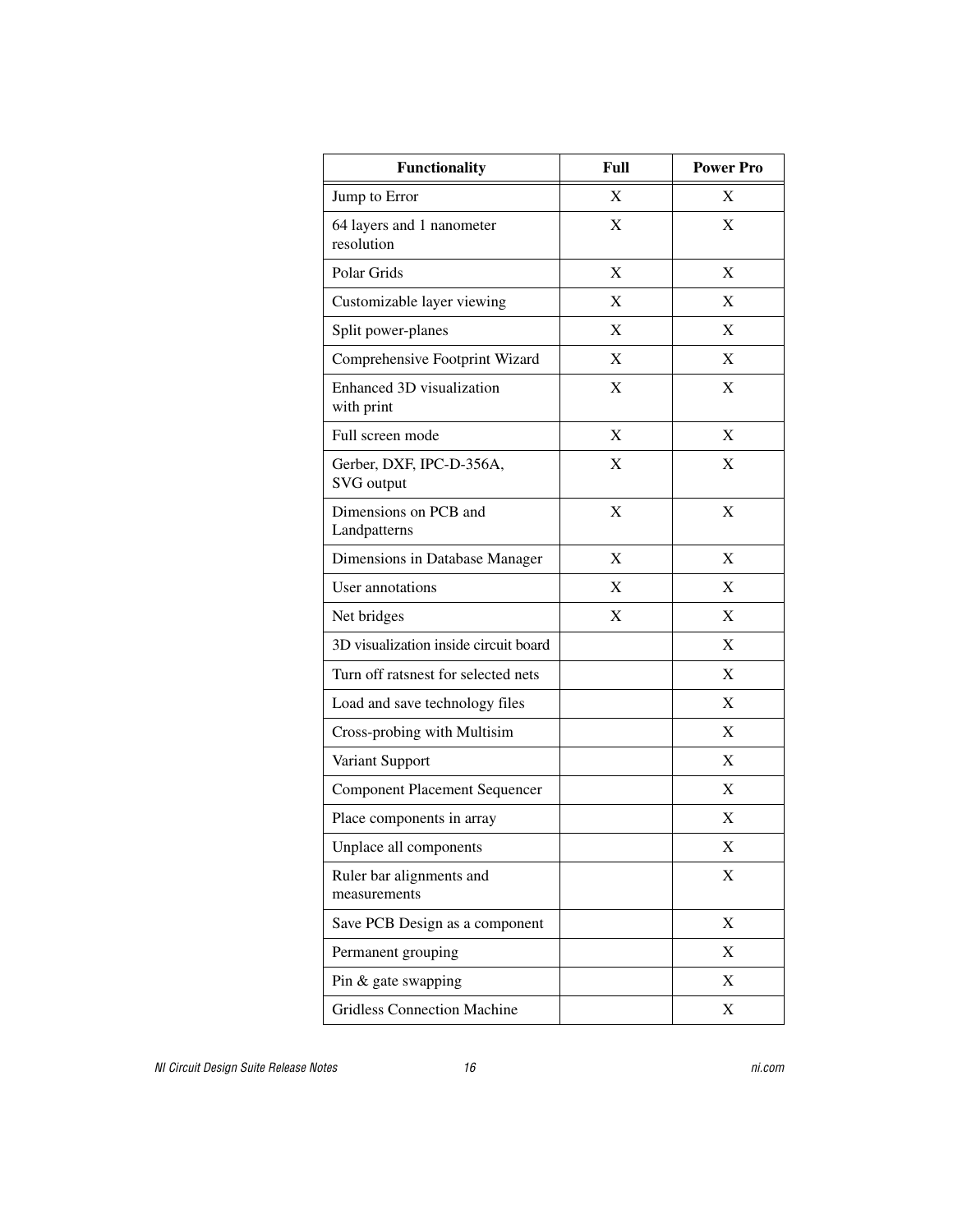| <b>Functionality</b>                             | Full    | <b>Power Pro</b> |
|--------------------------------------------------|---------|------------------|
| High-speed constraint driven layout              |         | X                |
| Multiple clearances                              |         | X                |
| Net topology choices                             |         | $\mathbf{X}$     |
| Equispace trace support                          |         | X                |
| Differential Impedance Calculator                |         | $\mathbf{X}$     |
| <b>Transmission Line Calculator</b>              |         | X                |
| Microvias                                        |         | $\mathbf{X}$     |
| Test point insertion                             |         | X                |
| Automatic tear-dropping                          |         | $\mathbf{X}$     |
| Pin necked trace support                         |         | X                |
| Automatic jumper insertion                       |         | $\mathbf{X}$     |
| Copy Route & Replica Place<br>functions          |         | X                |
| In-place footprint editor                        |         | X                |
| Mechanical CAD                                   |         | X                |
| Export 3D info in 3D IGES,<br><b>DXF</b> formats |         | X                |
| Copper amount report                             |         | X                |
| Test point report                                |         | X                |
| Number of pins supported                         | 2,000   | Unlimited        |
| Spreadsheet view                                 | Limited | Complete         |

The following lists the autorouting functionality available in Ultiboard Full and Power Pro editions:

| <b>Functionality</b>            | Full | <b>Power Pro</b> |
|---------------------------------|------|------------------|
| Autoplacement                   |      |                  |
| Pin $\&$ gate swapping          | X    |                  |
| Fully customizable cost factors |      |                  |
| Progressive Routing             |      |                  |
| Interactive autorouting         |      |                  |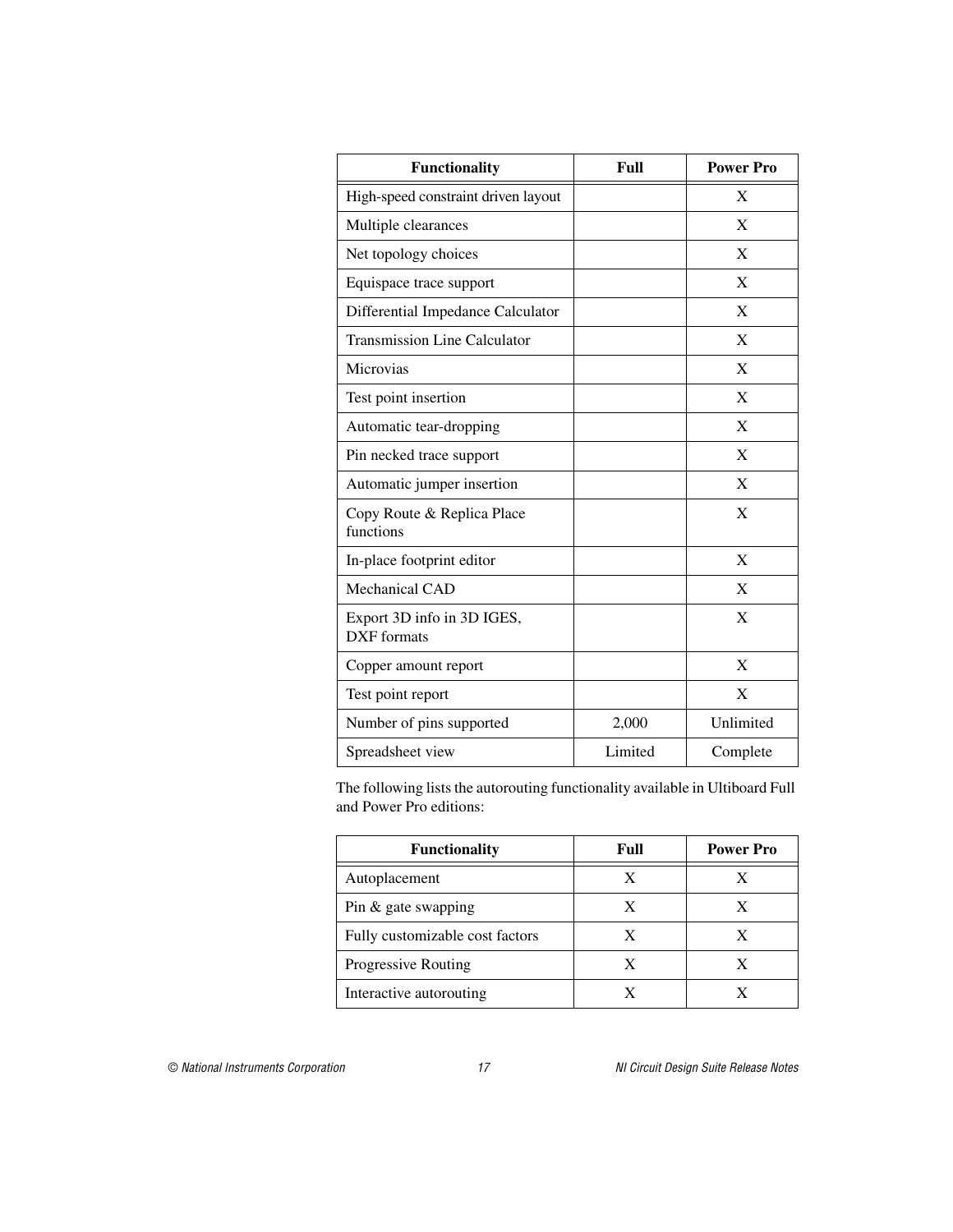| <b>Functionality</b>                              | Full         | <b>Power Pro</b> |
|---------------------------------------------------|--------------|------------------|
| Constraint driven routing                         | X            | X                |
| Follows keep-in/keep-out criteria                 | X            | X                |
| Manual pre-placement:<br>components, vias, traces | X            | X                |
| Auto Block Capacitor recognition                  | X            | X                |
| SMD mirroring                                     | X            | X                |
| Net shielding                                     | $\mathbf{X}$ | X                |
| Automatic testpoint insertion                     | X            | X                |
| Trace rubberbanding                               | $\mathbf{X}$ | X                |
| Topology: shortest, daisy chain, star             |              | X                |
| Prioritize routing order                          |              | X                |
| Route an individual net                           |              | X                |
| Automatic bus routing                             |              | $\mathbf{X}$     |
| Differential Pair routing                         |              | X                |
| Group autoplace                                   |              | X                |
| Group autoroute                                   |              | X                |
| Optimization                                      |              | X                |
| Pin number limit                                  | 2,000        | Unlimited        |
| Maximum number of layers                          | 4            | 64               |

## <span id="page-17-0"></span>**Localization**

NI Circuit Design Suite 11.0.1 is localized for English, German, and Japanese. The system locale setting determines the default language used by the software.

To change the language the software uses, select **Options»Global Preferences**, click on the **General** tab, select the desired locale from the **Language** drop-down list, and restart the application.

The following items are not localized, and remain in English:

- LabVIEW instruments.
- Layer names in both NI Ultiboard and the NI Multisim Spreadsheet View.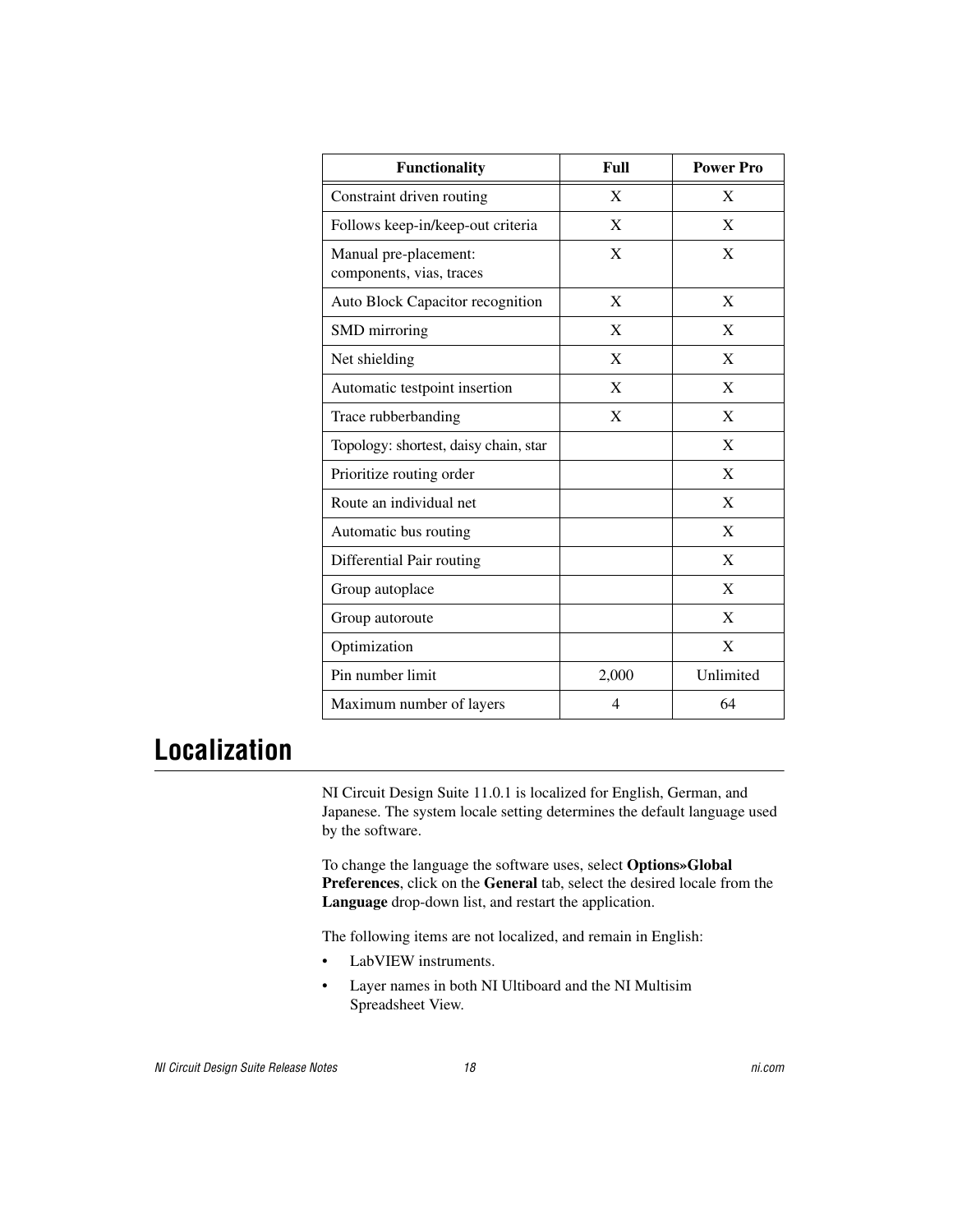- Agilent and Tektronix simulated instruments.
- Sample files.
- MCU functionality: source file names, code/comments within source files, and compiler/linker messages.

The following documentation is available in English, German, and Japanese:

- *NI Circuit Design Suite Release Notes*
- *Getting Started with NI Circuit Design Suite*

User manuals and help files are not localized, and remain in English.

## <span id="page-18-0"></span>**Documentation**

NI Circuit Design Suite 11.0.1 includes a complete documentation set featuring printed and electronic resources for your reference.

The following printed and electronic resource is available:

• *NI Circuit Design Suite Release Notes*

The following electronic resources are available in PDF files:

- *Getting Started with NI Circuit Design Suite*
- *NI Multisim Fundamentals*
- *NI Ultiboard Fundamentals*

To access the User Manuals, select **Start»All Programs»National Instruments»Circuit Design Suite 11.0»Documentation** and then select the file of interest.

The following online help files are available from the installed software Help menu and from the Start Menu:

- *Multisim Help*
- *Ultiboard Help*

To access the help files, from the **Start** menu, select **Start»All Programs» National Instruments»Circuit Design Suite 11.0»Documentation** and then select the file of interest.

The following online help files are available from the installed software Help menu:

- *Component Reference Help*
- *Multisim Symbol Editor Help* (access from the Symbol Editor)
- *Multisim Title Block Editor Help* (access from the Title Block Editor)